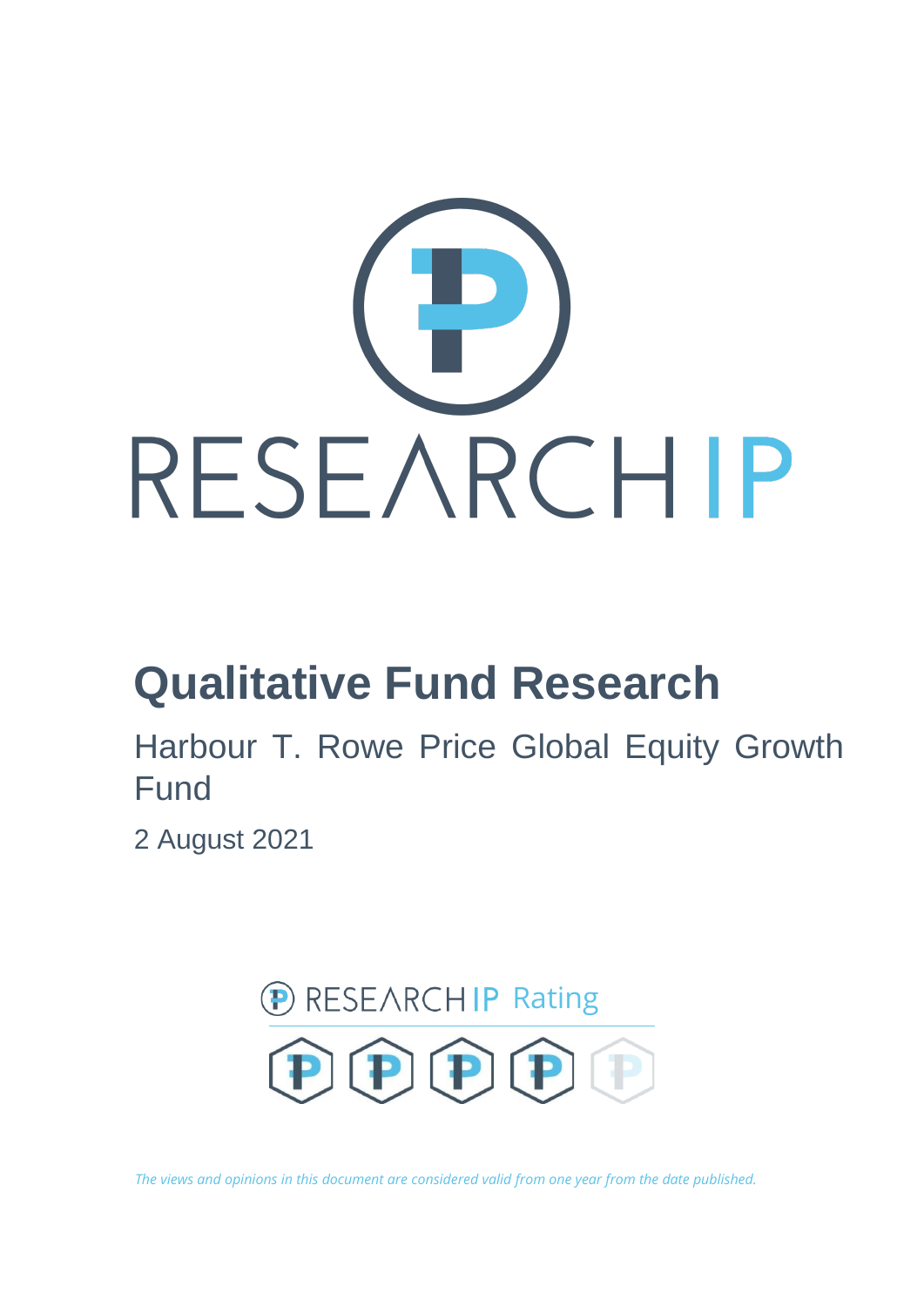

### **Qualitative Fund Research Contents**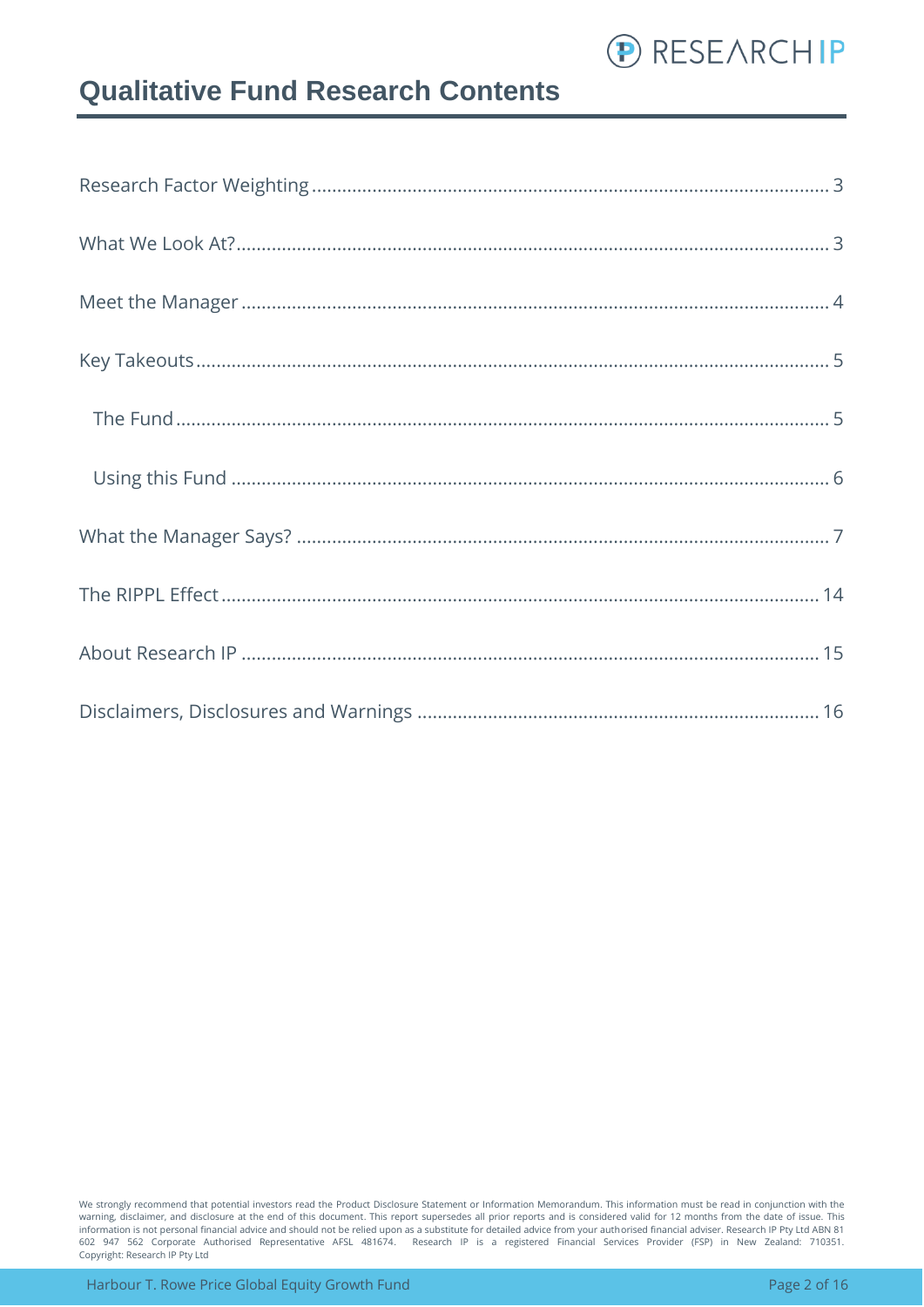

### <span id="page-2-0"></span>**Research Factor Weighting**

| <b>Research Process Category</b>        | <b>Model</b><br><b>Factor</b><br>Weight | <b>Analyst</b><br><b>Average</b><br><b>Score</b> | <b>Maximum</b><br><b>Factor</b><br>Score |
|-----------------------------------------|-----------------------------------------|--------------------------------------------------|------------------------------------------|
| Corporate & Investment Governance       | 15%                                     | 4.25                                             | /5                                       |
| Investment Philosophy & Process         | 20%                                     | 4.60                                             | / 5                                      |
| People                                  | 25%                                     | 4.33                                             | /5                                       |
| Portfolio Construction & Implementation | 15%                                     | 3.83                                             | /5                                       |
| <b>Risk Management</b>                  | 15%                                     | 4.20                                             | /5                                       |
| <b>Investment Fees</b>                  | 10%                                     | 3.57                                             | /5                                       |
| <b>Overall Average Score</b>            |                                         | 4.20                                             | /5                                       |

### <span id="page-2-1"></span>**What We Look At?**

The qualitative rating of a fund is a function of the Research IP Research Factor Weighting process, which incorporates the following:

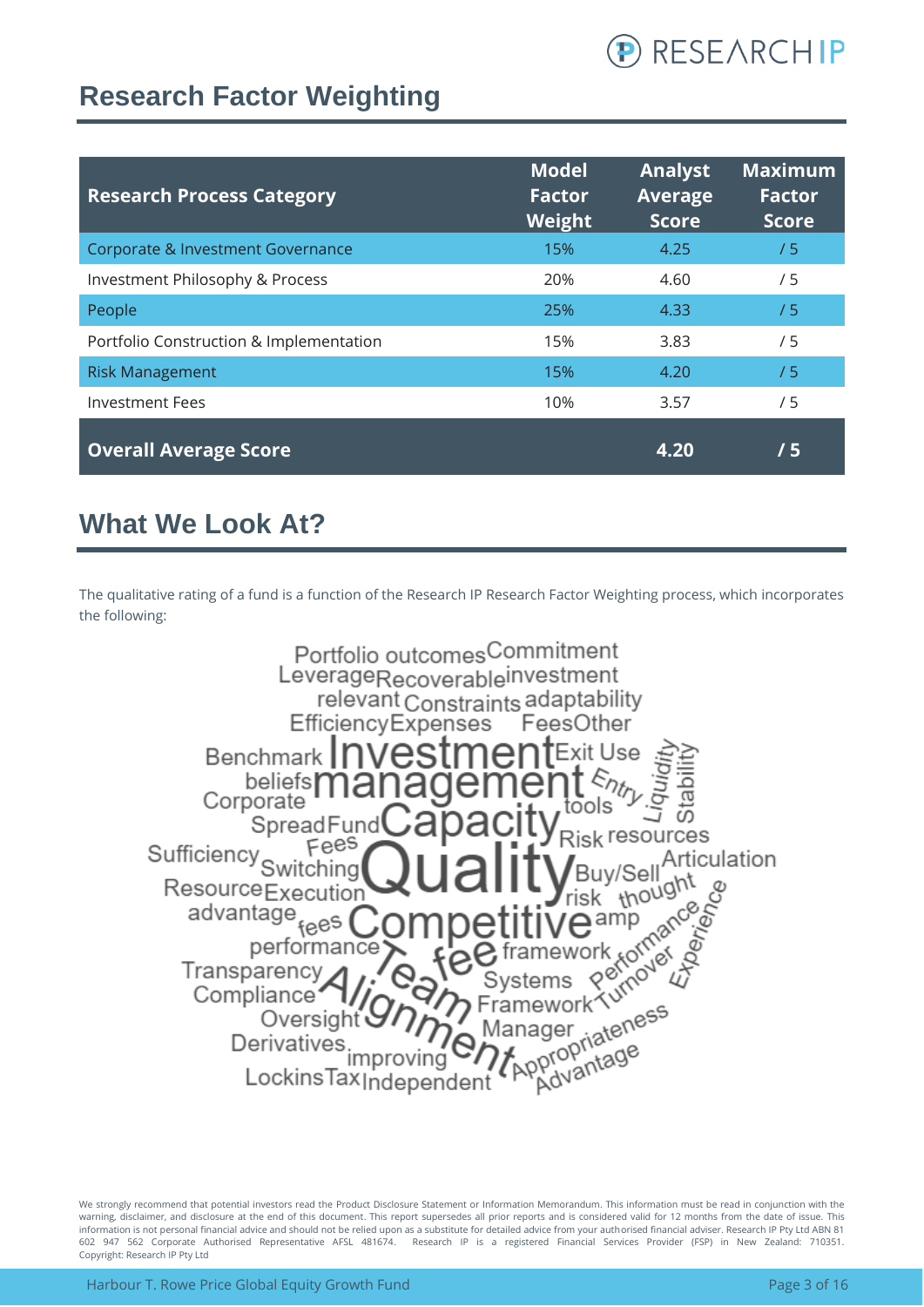

### <span id="page-3-0"></span>**Meet the Manager**

Harbour Asset Management Limited (Harbour, the Manager) formed in December 2009 and commenced operations in January 2010. Harbour is principally owned by Jarden Ltd (Jarden), at 76.3% and the balance being owned by Harbour employees. Harbour states it is a well-resourced New Zealand based investment manager with extensive professional investment experience managing funds. Further information about the Manager can be found in its online profile.

Harbour has a group wide [investment philosophy,](https://www.harbourasset.co.nz/about-us/investment-philosophy/) based around consistency, processes and people. Harbour operates a [governance framework](https://www.harbourasset.co.nz/about-us/corporate-responsibility/) that is overseen by an experienced Board which includes three independent directors. Harbour provides full transparency and independence around the investing and management of clients' money.

Harbour is a signatory to the United Nations Principles of Responsible Investment [\(UN PRI\).](https://www.harbourasset.co.nz/about-us/responsible-investing/) They also believe that ESG (environmental, social and governance) considerations play a central role in Harbour's investment philosophy.

Harbour manages thirteen retail funds, including:

- Harbour Australasian Equity Fund
- Harbour Income Fund
- Harbour Australasian Equity Income Fund
- Harbour Australasian Equity Focus Fund
- Harbour NZ Index Shares Fund
- Harbour Sustainable NZ Shares Fund
- Harbour NZ Core Fixed Interest Fund
- Harbour Corporate Bond Fund
- [Harbour T.Rowe Price Global Equity Fund](https://www.harbourasset.co.nz/our-funds/global-equity-fund/)
- Harbour Real Estate Investment Fund
- Harbour Long Short Fund
- Harbour Active Growth Fund
- Harbour Enhanced Cash Fund

Access the full range of [investment options here.](https://platform.research-ip.com/?filter=power&fund_managers=71)



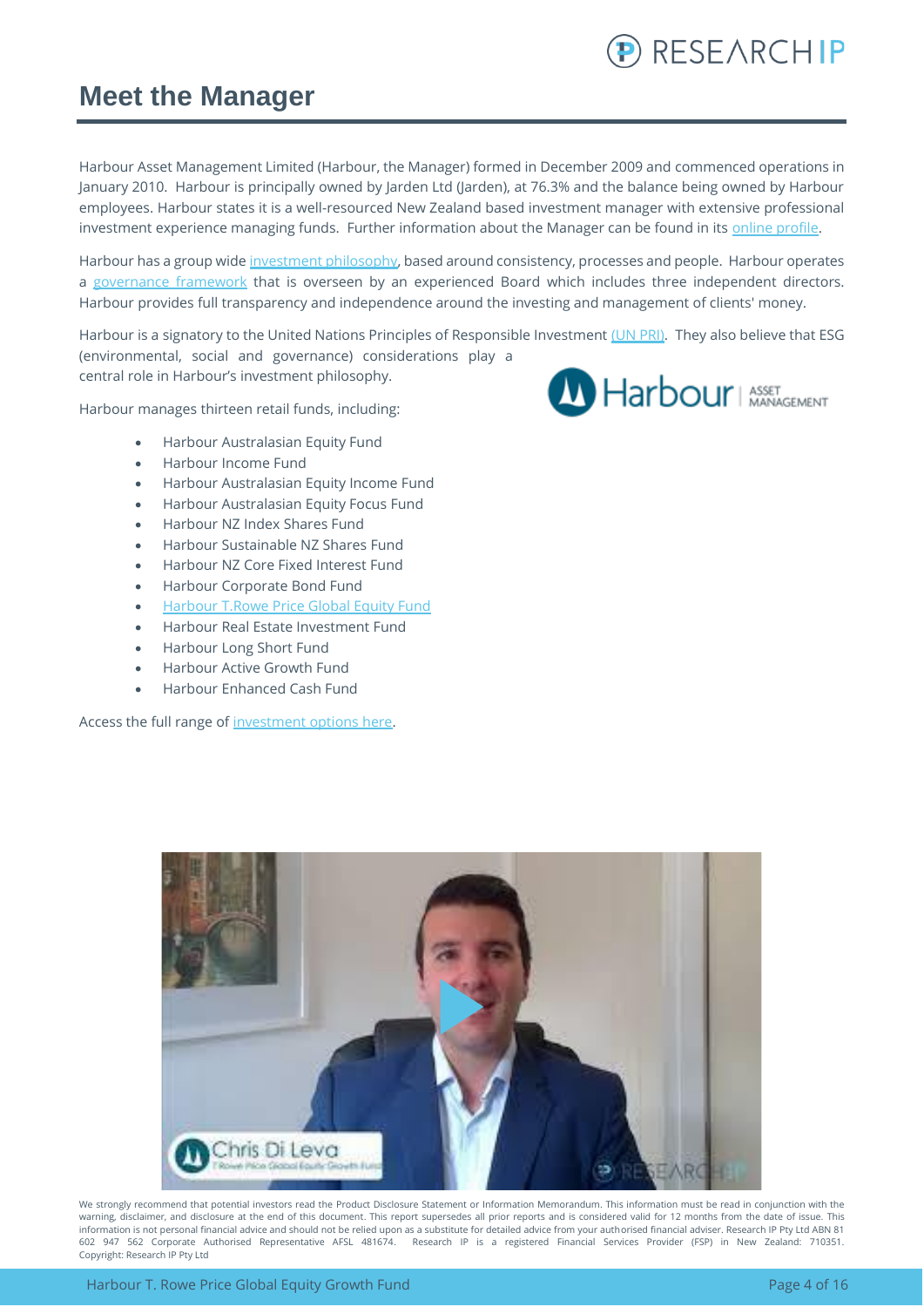

### <span id="page-4-0"></span>**Key Takeouts**

**This is General Advice only and should be read in conjunction with the Disclaimers, Disclosures and Warnings at the end of this document.**

**Quantitative Tear Sheet -** <https://platform.research-ip.com/funds/68345578> *Platform is FREE to access via registration – performance data updated monthly.* **[Factsheet](https://www.harbourasset.co.nz/our-funds/global-equity-fund/) [Report](https://www.harbourasset.co.nz/our-funds/global-equity-fund/) [PDS](https://www.harbourasset.co.nz/our-funds/investor-documents/) [Articles / Views](https://www.harbourasset.co.nz/research-and-commentary/) For important Fund Facts view th[e RIPPL Effect](https://research-ip.com/rippl-effect-reports/)**

### <span id="page-4-1"></span>**The Fund**

| <b>Fund Details</b>                             | <b>Harbour T. Rowe Price Global Equity Growth Fund</b>                                                                                                                                                                      |
|-------------------------------------------------|-----------------------------------------------------------------------------------------------------------------------------------------------------------------------------------------------------------------------------|
| <b>Investment Objectives</b>                    | To provide long-term capital appreciation by investing primarily in a portfolio of<br>securities of companies which are traded, listed or due to be listed, on recognised<br>exchanges and/or markets throughout the world. |
| <b>Benchmark</b>                                | MSCI All Country World Index (in NZD)                                                                                                                                                                                       |
| <b>Alpha Objective</b>                          | Outperform by 3% p.a. over rolling three-year periods                                                                                                                                                                       |
| <b>Management Fee</b>                           | 1.11% management fee (GST exclusive)                                                                                                                                                                                        |
| <b>Performance Fee</b>                          | Performance Fee - none                                                                                                                                                                                                      |
| <b>Estimate of Total Fund</b><br><b>Charges</b> | 1.17% (ex GST) - 1 April 2021                                                                                                                                                                                               |

The Harbour T. Rowe Price Global Equity Growth Fund ("the Fund") is a high conviction, global equity portfolio seeking to invest in companies with above average sustainable growth characteristics.

Harbour chose to partner with T. Rowe Price for this Fund because of their track record and truly global expertise. Investment decisions for this Fund are made by Baltimore-based T. Rowe Price, led by portfolio manager Scott Berg. Their well-resourced research team carefully evaluate company growth prospects in companies across both developed and emerging markets.

| <b>Factor</b>                 | <b>Lower Limit</b> | Upper Limit | <b>Reference</b>  |
|-------------------------------|--------------------|-------------|-------------------|
| <b>Tracking Error</b>         | 3%                 | 7%          |                   |
| Cash Allocation               | 0%                 | 10%         |                   |
| <b>International Equities</b> | 80%                | 100%        |                   |
| <b>Australian Equities</b>    | 0%                 | 10%         |                   |
| Single Stock Limit            | 0.3%               | 5%          |                   |
| Sector Limits                 |                    |             | ±10% vs benchmark |
| Number of stocks              | 90                 | 145         |                   |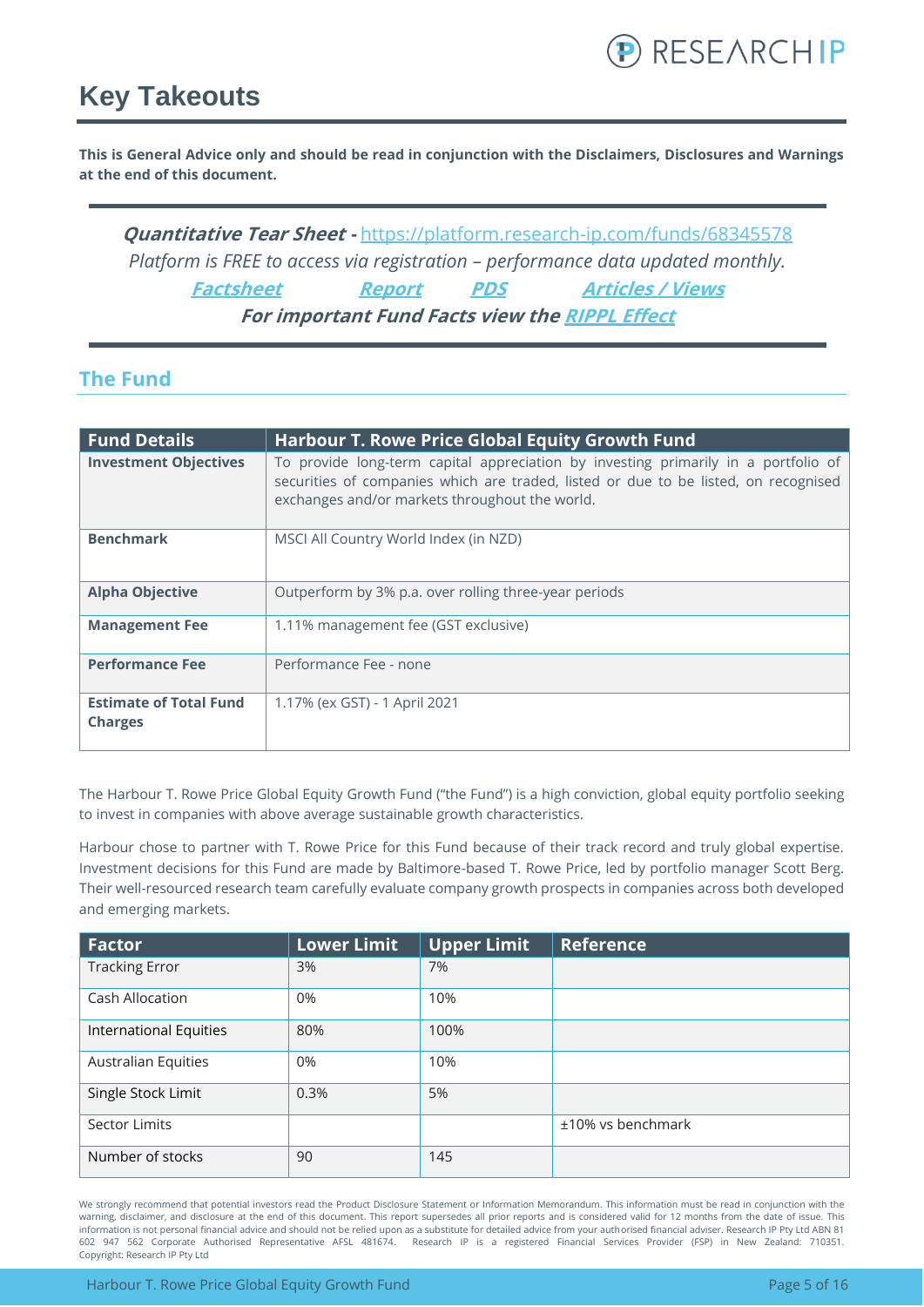

| Regional limits:        |    |      |                      |
|-------------------------|----|------|----------------------|
| <b>USA</b>              |    |      | ±20% vs benchmark    |
| <b>Other Countries</b>  |    |      | ±10% vs benchmark    |
| <b>Emerging Markets</b> |    |      | ±15% vs benchmark    |
| <b>Currency Hedging</b> | 0% | 100% | (Typically unhedged) |

The assets of the Fund will generally be invested in accordance with the following guidelines:

- The Fund aims to invest in a portfolio of approximately 130 to 170 securities of companies which are traded, listed or due to be listed, on recognised exchanges and/or markets throughout the world.
- The Fund may invest a portion of its portfolio in the securities of companies established, or conducting a significant part of their business activity, in countries which T. Rowe Price considers to be developing countries.
- The Fund's foreign currency exposures may be hedged up to 10% of the NAV of the Fund. These hedges will not be made against the Australian dollar but rather will generally be made against the US dollar. The portfolio manager does not anticipate hedging to be a permanent feature of the Fund nor view currency as a primary source of generating returns.
- The Fund may invest in derivatives to gain exposure to certain assets and markets.
- The Fund aims to be fully invested in equities however at times the Fund may hold cash or cash equivalents for transactional purposes.

### <span id="page-5-0"></span>**Using this Fund**

The Fund is a 'long only' global equity product that is expected to be fully invested. The Fund will generally sit within the growth component of a balanced portfolio.

The Fund holds a relatively large number of securities at ~150 stocks and endeavours to remain unconstrained by allowing a series of broad ranges across neutral sector positioning. Research IP believes the Fund is suited as a core portfolio holding. The Fund provides a broad diversified exposure to the global share market.

The Fund is subject to equity market risk and movements (both positive and negative) in the share prices of the underlying securities in the portfolio. Accordingly, investors should therefore be aware that the Fund may experience periods of negative returns and that there is a risk of potential capital loss being incurred on their investment. The Fund is suited to investors with a minimum investment time frame of five years.

The Fund is actively managed, while being benchmark unaware. The Fund may exhibit material departures from the sector weights compared to the performance reporting benchmark. The Fund's asset allocation decisions can have a material impact on performance, as well as security selection.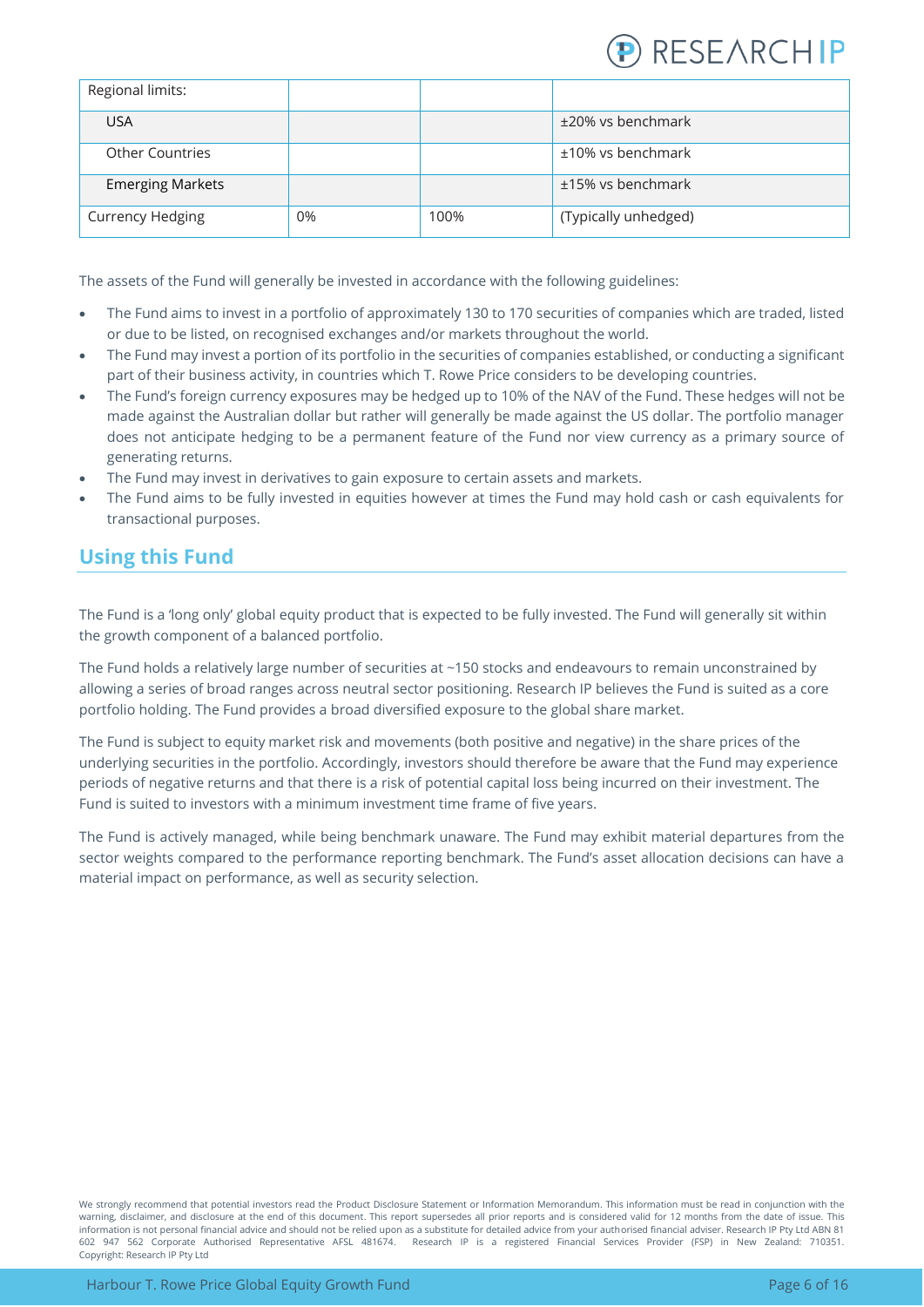

### <span id="page-6-0"></span>**What the Manager Says?**

| <b>Insight</b>                               | <b>Manager view</b>                                                                         | <b>Research IP opinion</b>                                                       |
|----------------------------------------------|---------------------------------------------------------------------------------------------|----------------------------------------------------------------------------------|
| Who is accountable for                       | Scott Berg is responsible for managing the                                                  | The Portfolio Manager (PM) Berg has 19                                           |
| managing the fund?                           | portfolio and has been at the helm since                                                    | years industry experience, and has only                                          |
|                                              | 2008. After graduating first in his class from                                              | ever worked at T.Rowe Price. Berg                                                |
| Is the investment teams                      | Macquarie University in Sydney, Scott went                                                  | started in an analyst role, and was                                              |
| work history relevant to                     | on to work for McKinsey & Company. After                                                    | mentored by Robert Gensler, who spent                                            |
| the funds they manage?                       | two years of management consultancy, one                                                    | 20 years at T.Rowe Price running global                                          |
|                                              | of his clients, a large US consumer business<br>hired him recognising his analytical mind.  | investment strategies. With 13 years at<br>the helm Berg has had to navigate the |
|                                              | After a three-year stint he enrolled in                                                     | global financial crisis and an extended                                          |
|                                              | Stanford University's prestigious MBA                                                       | period of global growth. Research IP                                             |
|                                              | programme where he topped his class. T.                                                     | highlights Berg is very actively engaged                                         |
|                                              | Rowe Price hired Scott from Stanford in                                                     | in the process, and spends considerable                                          |
|                                              | 2002 and he took over the reins of the                                                      | time travelling to meet with company                                             |
|                                              | portfolio in 2008. Scott is actively involved<br>in testing analysts insights by conducting | management and better understand<br>local economies and consumers.               |
|                                              | his own research trips and spends a bit over                                                |                                                                                  |
|                                              | half his time travelling internationally. Scott                                             | While Berg is ultimately accountable for                                         |
|                                              | is assisted by Hari Balkrishna, with 13 years                                               | the Fund, he is supported by a dedicated                                         |
|                                              | investment experience and an MBA with                                                       | team of four. Research IP notes the                                              |
|                                              | distinction from Harvard. Both Hari and                                                     | T.Rowe Price analyst and portfolio                                               |
|                                              | Scott draw on T. Rowe Price's platform of<br>over 150 company analysts.                     | management teams have a push-pull<br>where<br>relationship,<br>analysts<br>can   |
|                                              |                                                                                             | champion ideas to the PM, or the PM can                                          |
|                                              |                                                                                             | engage with the analyst to extract ideas                                         |
|                                              |                                                                                             | for consideration. Importantly, PMs can                                          |
|                                              |                                                                                             | conduct company analysis, therefore all                                          |
|                                              |                                                                                             | investment personnel have analyst                                                |
|                                              |                                                                                             | responsibilities. Berg is a very active                                          |
|                                              |                                                                                             | analyst and PM.                                                                  |
|                                              |                                                                                             | Since commencing operations in 2009,                                             |
|                                              |                                                                                             | Harbour<br>Asset<br>Management<br>has                                            |
|                                              |                                                                                             | specialised in Australasian securities.                                          |
|                                              |                                                                                             | Harbour has chosen to use external                                               |
|                                              |                                                                                             | specialists to manage global equities.<br>Harbour acknowledges its skill set is  |
|                                              |                                                                                             | better suited to identifying an underlying                                       |
|                                              |                                                                                             | manager and fund for global securities,                                          |
|                                              |                                                                                             | rather than try and manage a global                                              |
|                                              |                                                                                             | portfolio inhouse. Chris Di Leva is                                              |
|                                              |                                                                                             | responsible for external<br>manager                                              |
|                                              |                                                                                             | research at Harbour. While relatively                                            |
|                                              |                                                                                             | new to Harbour, commencing in 2018, Di<br>Leva has 10 years' experience in       |
|                                              |                                                                                             | selection<br>at<br>Mercer<br>manager                                             |
|                                              |                                                                                             | Investments.                                                                     |
|                                              |                                                                                             |                                                                                  |
| Has the CIO/ PM                              | Yes, all of Scott Berg's personal wealth                                                    | Research IP believes that the interests of                                       |
| personally invested in<br>the Fund? Are they | (excluding his home) is invested in the<br>pooled vehicle paying fees. In a further         | investment personnel are better aligned<br>to those of the investors, when       |
| paying the same fees as                      | endorsement of the strategy, the T. Rowe                                                    | investment personnel are significantly                                           |
| other investors?                             | Global Equity Growth Fund is used as the                                                    | invested, and at the same fees.                                                  |
|                                              | Global Equity exposure in the Harbour                                                       |                                                                                  |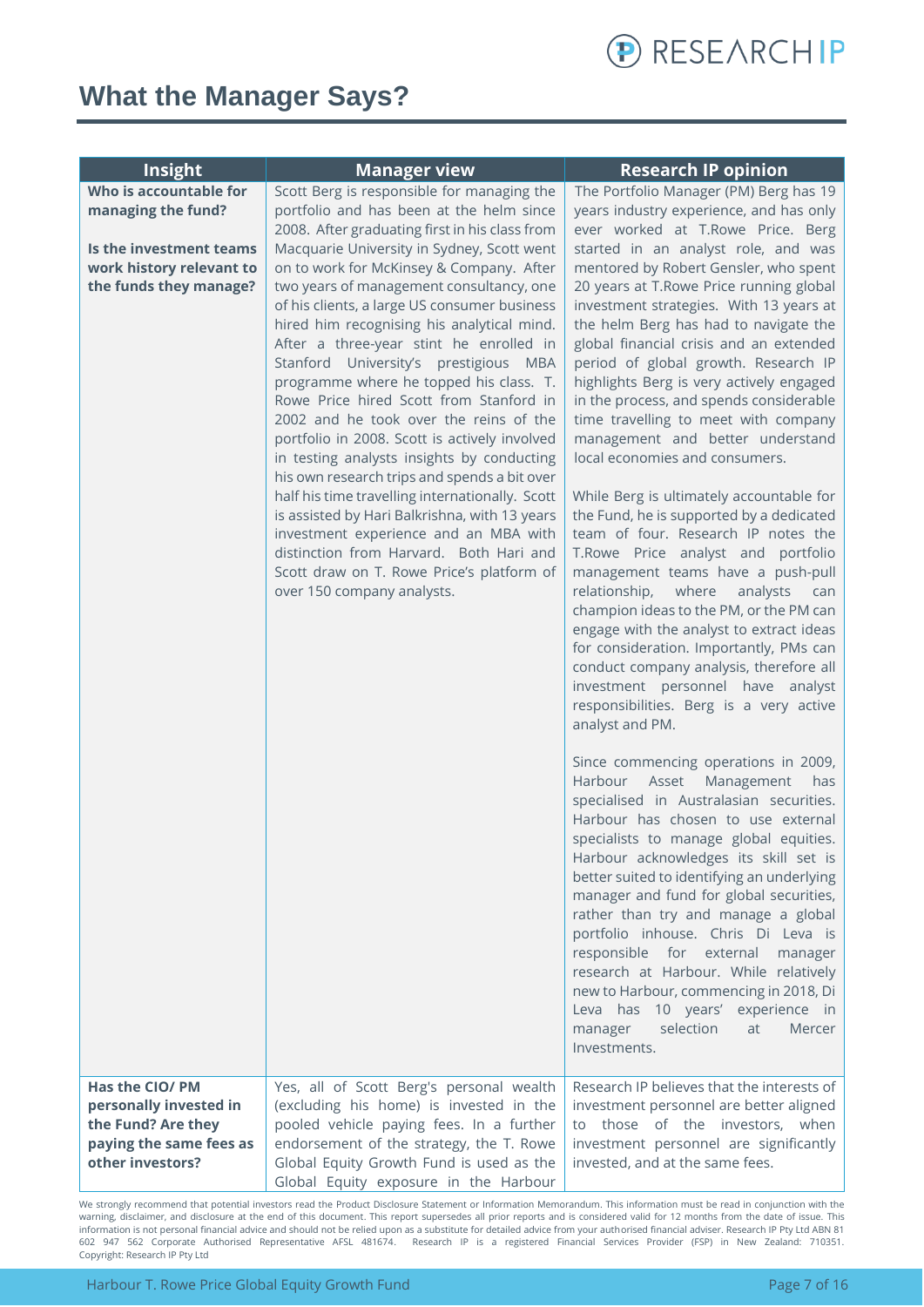

|                                                                             | Income Fund and Harbour Active Growth<br>Fund.                                                                                                                                                                                                                                                                                                                                                                                                                                                                                                                                                                                      | Berg and the Harbour team can invest<br>directly into the fund, at the same fees as<br>investors. Noting Berg invests in to the<br>US parent version of this Fund, not the<br>Harbour T.Rowe Price version.<br>Harbour also has the confidence to use<br>this fund as the global equities allocation<br>in its diversified strategies.                                                                                                                                                                                                                                                                                                                                                                                                                                                                                                                                                                                                                                                                                                                                                                                                                                                                                                                                         |
|-----------------------------------------------------------------------------|-------------------------------------------------------------------------------------------------------------------------------------------------------------------------------------------------------------------------------------------------------------------------------------------------------------------------------------------------------------------------------------------------------------------------------------------------------------------------------------------------------------------------------------------------------------------------------------------------------------------------------------|--------------------------------------------------------------------------------------------------------------------------------------------------------------------------------------------------------------------------------------------------------------------------------------------------------------------------------------------------------------------------------------------------------------------------------------------------------------------------------------------------------------------------------------------------------------------------------------------------------------------------------------------------------------------------------------------------------------------------------------------------------------------------------------------------------------------------------------------------------------------------------------------------------------------------------------------------------------------------------------------------------------------------------------------------------------------------------------------------------------------------------------------------------------------------------------------------------------------------------------------------------------------------------|
| Why would you allocate<br>to this fund?                                     | Τ.<br>strong track-record<br>Rowe Price's<br>demonstrates its ability to harness the<br>insights of its 150+ stock analysts. To date,<br>Portfolio Manager Scott Berg has delivered<br>this, as demonstrated by the consistency of<br>his stock picks across all global sectors and<br>within geographic regions. T. Rowe Price's<br>competitive advantage lies not in its<br>extensive, highly qualified and skilled<br>platform of investment analysts, but in how<br>effectively<br>communicates<br>it.<br>and<br>collaboratively filters their research to distil<br>the best ideas portfolio into best ideas the<br>portfolio. | The Manager highlights that it is a truly<br>global portfolio with broad exposure to<br>less efficient developing countries, and a<br>long track record of generating<br>performance as key differentiators to its<br>approach.<br>Research IP believes macro events have<br>influenced equity markets globally, and<br>this has assisted a sustained growth<br>phase in stock market performance.<br>Should the growth bias change, the<br>portfolio is likely to underperform.<br>Research IP notes Harbour can change<br>the underlying fund manager in the Fund<br>and monitor a shortlisted bench of<br>alternative fund<br>managers, which<br>Harbour can draw from. Changes are not<br>expected to occur often and would most<br>likely require a significant change, such<br>as Berg stepping down.<br>Both Harbour and the Manager outline<br>its case as to why Harbour and T.Rowe<br>Price should be considered by an<br>investor. Harbour and T.Rowe Price<br>believe these factors differentiate them<br>from peers, across their product suite.<br>Research IP believes that, in conjunction<br>with a disciplined approach to investing,<br>the Manager presents a clear rationale<br>as to why a potential investor should<br>consider investing in this Fund. |
| What are key factors in<br>the buying and selling<br>decisions of the Fund? | T. Rowe Price looks for companies with<br>sustainable<br>earnings<br>growth<br>strong,<br>potential that will benefit from growing end<br>markets and that are less likely to be<br>disrupted.<br>also<br>They<br>ensure<br>the<br>compelling<br>management<br>team<br>has<br>operational and strategic vision as well as<br>an attractive stock price valuation relative<br>to its growth prospects. The portfolio<br>manager decides to sell a company if an<br>analyst covering the stock downgrades<br>assessment of the company's<br>their<br>prospects because of an new information                                          | T. Rowe Price's bottom up process starts<br>proprietary<br>fundamental<br>with<br>its<br>quantitative filtering<br>research,<br>and<br>analysis. Each analyst follows 30-50<br>companies, with company visits and<br>face-to-face meetings considered to be<br>the core of the research process.<br>Analysts will use a broad array of<br>valuation metrics, with the Manager<br>holding the view that no one valuation<br>methodology is superior.                                                                                                                                                                                                                                                                                                                                                                                                                                                                                                                                                                                                                                                                                                                                                                                                                            |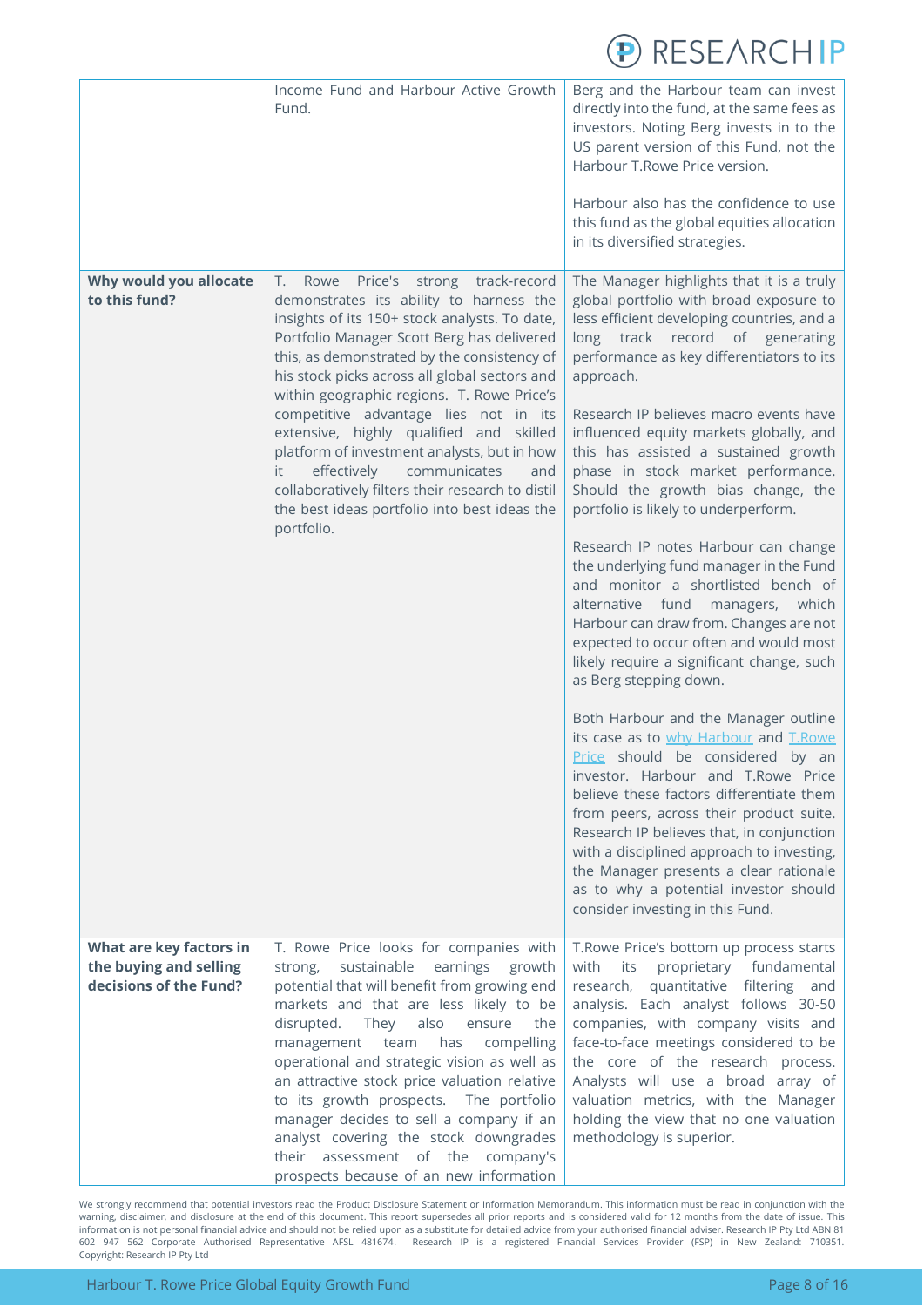

|                                                           | or insights that alter the outlook or there<br>has been an unanticipated deterioration of<br>investment fundamentals; the stock price<br>increases such that it now trades at an<br>unattractive valuation; or, better ideas exist<br>within T. Rowe Price's network of analysts.                                                                                                                                                                                                      | Macroeconomic inputs assist in framing<br>industry and company analysis, which<br>can impact a view on a company, leading<br>to adding or trimming the portfolio<br>position, or buying and selling a<br>company. Berg is ultimately responsible<br>for portfolio decisions. Berg aims to<br>understand three main drivers of<br>valuation changes, size and scope of a<br>company's revenue or asset growth, a<br>company's ability to convert growth to<br>free cash flow, and potential for further<br>valuation changes.<br>Research IP highlights Berg's judgement<br>is a significant factor in constructing the<br>portfolio. Accordingly, Berg represents<br>significant key person risk, despite the<br>size of the analyst team, and portfolio<br>managers directly related to this Fund.                                                                                                                                                                                                                                                                                                                                                                                                                                                                                                                                                                                                                                                        |
|-----------------------------------------------------------|----------------------------------------------------------------------------------------------------------------------------------------------------------------------------------------------------------------------------------------------------------------------------------------------------------------------------------------------------------------------------------------------------------------------------------------------------------------------------------------|------------------------------------------------------------------------------------------------------------------------------------------------------------------------------------------------------------------------------------------------------------------------------------------------------------------------------------------------------------------------------------------------------------------------------------------------------------------------------------------------------------------------------------------------------------------------------------------------------------------------------------------------------------------------------------------------------------------------------------------------------------------------------------------------------------------------------------------------------------------------------------------------------------------------------------------------------------------------------------------------------------------------------------------------------------------------------------------------------------------------------------------------------------------------------------------------------------------------------------------------------------------------------------------------------------------------------------------------------------------------------------------------------------------------------------------------------------|
| What are the key<br>drivers of the Fund's<br>performance? | The Fund aims to outperform the MSCI All<br>Country World Index (in NZD) by 3% per<br>annum. This is an aim the fund has<br>successfully achieved. Bottom up stock<br>selection is, and has historically been, the<br>main driver of outperformance. The fund<br>tends to be sector neutral with no<br>pronounced tilts towards any of the GICS<br>sectors. Tracking error will fall within a<br>range of 3% to 7% and has historically<br>tracked towards the lower end of that band. | The Fund's performance reporting is<br>available via the Research IP Quantitative<br>Tear Sheet, on the Manager's website<br>and the Disclose website. The Fund now<br>has a five-year performance track record<br>(post October 2020). The results to date<br>show a comfortable outperformance of<br>the Fund's benchmark (MSCI All Country<br>World Index, unhedged in NZ Dollars).<br>Research<br>$\mathsf{IP}$<br>believes<br>the<br>Funds'<br>performance reflects security selection<br>of Berg, the impact of the Managers'<br>growth style bias, and ability to leverage<br>a large analyst team.<br>Research IP observes the Manager's<br>fundamental process is methodical, and<br>the processes are well structured and<br>consistently<br>implemented.<br><b>The</b><br>Manager's process is underpinned by the<br>bottom-up<br>proprietary<br>research<br>conducted by the 150+ strong analyst<br>team. The Manager process seeks to find<br>companies with sustainable long-term<br>competitive advantage.<br>As market dynamics and company<br>strength fluctuate, the Manager is aware<br>that its internal company ratings can also<br>Inputs such as industry,<br>fluctuate.<br>secular, and cyclical analysis influence<br>the proprietary research. This may lead<br>to a loss of conviction in a company or<br>sector, and therefore selling out of<br>portfolio holdings. This is usually<br>reflected in the Manager's view on the |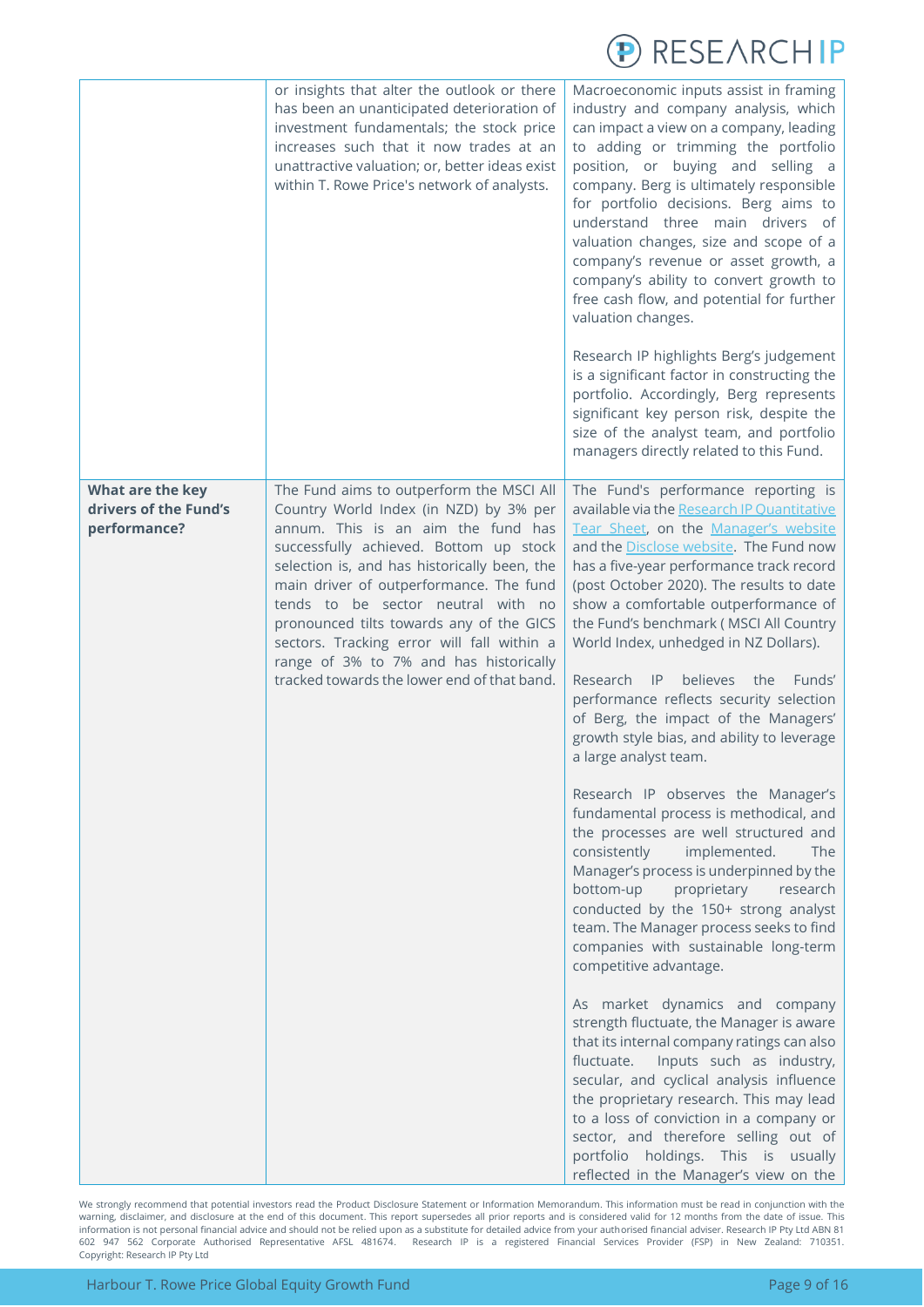|                                                  |                                                                                                                                                                                                                                                                                                                                                                                                                                                                                                                                                                                                                                                                                                                   | long-term sustainability of a company's<br>cashflows, which ultimately drives long<br>term valuations. Research IP notes the<br>turnover of the fund can be high, at<br>~100%, but notes this materially reduces<br>when taking account of the adding and<br>trimming to existing portfolio holdings.<br>Research IP notes that despite being a<br>growth manager, the portfolio positions<br>are typically longer-term holdings, at 3<br>years or more. This aligns with the<br>Manager's positioning for long term<br>sustainability of a company's revenue.                                                                                                                                                                                                                                                                                                                                                                                                                                                                                                     |
|--------------------------------------------------|-------------------------------------------------------------------------------------------------------------------------------------------------------------------------------------------------------------------------------------------------------------------------------------------------------------------------------------------------------------------------------------------------------------------------------------------------------------------------------------------------------------------------------------------------------------------------------------------------------------------------------------------------------------------------------------------------------------------|--------------------------------------------------------------------------------------------------------------------------------------------------------------------------------------------------------------------------------------------------------------------------------------------------------------------------------------------------------------------------------------------------------------------------------------------------------------------------------------------------------------------------------------------------------------------------------------------------------------------------------------------------------------------------------------------------------------------------------------------------------------------------------------------------------------------------------------------------------------------------------------------------------------------------------------------------------------------------------------------------------------------------------------------------------------------|
| What are the risks of<br>investing in this Fund? | The key risk the fund is exposed to is equity<br>market risk. The fund is unhedged, which<br>means that it is exposed to the movement<br>of the NZD relative to foreign currencies.<br>The fund's investment process leans itself<br>to investing in companies that can deliver<br>share price performance of at least 30%<br>over the next three years. This sees the<br>fund invest in companies which are<br>considered "growth companies". However it<br>should be noted that this strategy is sector<br>neutral so invests across the spectrum and<br>in our view is suitable to be a clients core<br>global equity exposure.<br>Derivatives may be used but must not result<br>in the leverage of the fund. | The Manager is aware of the broad range<br>of risks as identified in the Product<br>Disclosure Statement (PDS), and is<br>mindful of them when constructing and<br>managing the portfolio.<br>Compared to several very concentrated<br>global equity funds, holding between 20-<br>60 stocks, this fund is significantly more<br>diversified. But compared to the number<br>of stocks represented in the Fund's<br>reference index, it is<br>reasonably<br>Unlike<br>highly<br>concentrated.<br>concentrated funds, this Fund will<br>remain relatively diversified and stock<br>positions will not be significant.<br>The methodical<br>approach<br>risk<br>to<br>reflective<br>management is<br>of<br>the<br>Manager's complete process to investing<br>client money.<br>The Fund is expected to be fully invested,<br>with cash a result of cash flow<br>management for the fund, rather than a<br>conscious asset allocation decision.<br>The Fund is expected to be unhedged,<br>however, it may actively hedge a portion<br>of the Fund's currency exposure. |
| On what basis are the<br>fees charged justified? | In order to unearth growth opportunities T.<br>Rowe Price undertakes in-depth research<br>meeting<br>companies,<br>suppliers<br>and<br>customers throughout the world. The<br>company conducts over 5,000<br>such<br>meetings annually. Critically, despite the<br>strong added value this strategy has<br>achieved, there is no performance fee<br>component to this strategy. Since inception,<br>T. Rowe Price's value added has been three<br>times the total annual fund charge of the<br>fund.                                                                                                                                                                                                              | The Fund's basic fee is in line with the<br>sector peer average.<br>Research IP highlights T.Rowe Price<br>conducts a significant number of<br>company visits across its large analyst<br>team. This is significantly higher<br>compared to domestic New Zealand<br>based fund managers who also offer<br>global equity funds. T.Rowe Price's<br>approach is in line with other global<br>equity managers with significant funds                                                                                                                                                                                                                                                                                                                                                                                                                                                                                                                                                                                                                                   |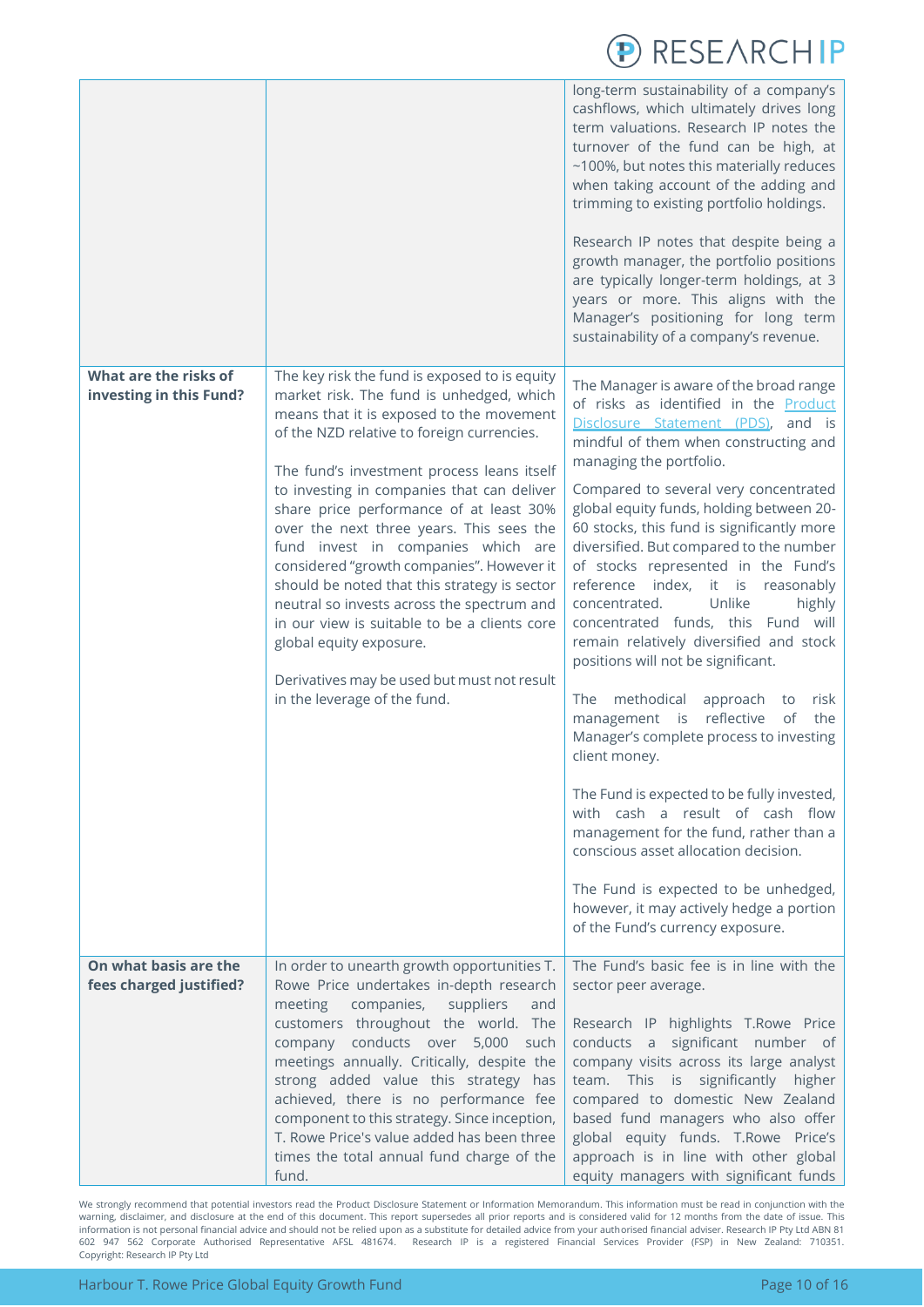|                                                                                                 |                                                                                                                                                                                                                                                                                                                                                                                                                                                                                                                                                                                                                                                                                                                                                                                                                                                | RESEARCHIP                                                                                                                                                                                                                                                                                                                                                                                                                                                                                                                                                                                                                                                                                                                                                           |
|-------------------------------------------------------------------------------------------------|------------------------------------------------------------------------------------------------------------------------------------------------------------------------------------------------------------------------------------------------------------------------------------------------------------------------------------------------------------------------------------------------------------------------------------------------------------------------------------------------------------------------------------------------------------------------------------------------------------------------------------------------------------------------------------------------------------------------------------------------------------------------------------------------------------------------------------------------|----------------------------------------------------------------------------------------------------------------------------------------------------------------------------------------------------------------------------------------------------------------------------------------------------------------------------------------------------------------------------------------------------------------------------------------------------------------------------------------------------------------------------------------------------------------------------------------------------------------------------------------------------------------------------------------------------------------------------------------------------------------------|
|                                                                                                 |                                                                                                                                                                                                                                                                                                                                                                                                                                                                                                                                                                                                                                                                                                                                                                                                                                                | under management. The research effort<br>employed by T.Rowe Price is costly, as is<br>that employed by Harbour. Both<br>Manager's believe research is critical to<br>the decision-making process and a<br>mandatory cost of operation.                                                                                                                                                                                                                                                                                                                                                                                                                                                                                                                               |
|                                                                                                 |                                                                                                                                                                                                                                                                                                                                                                                                                                                                                                                                                                                                                                                                                                                                                                                                                                                | The Fund does not charge performance<br>fees.                                                                                                                                                                                                                                                                                                                                                                                                                                                                                                                                                                                                                                                                                                                        |
|                                                                                                 |                                                                                                                                                                                                                                                                                                                                                                                                                                                                                                                                                                                                                                                                                                                                                                                                                                                | Although no buy/sell spread is typically<br>charged on this Fund, Harbour says that<br>"in some market conditions, Harbour<br>may apply a buy-sell spread to<br>investments, withdrawals or switches in<br>some Funds". Harbour believes they can<br>typically cross trades and therefore<br>minimise transaction costs. Research IP<br>notes that that this may not always the<br>case and existing unit holders may incur<br>the cost of transactions resulting from<br>investors entering or exiting the funds.                                                                                                                                                                                                                                                   |
| <b>Describe the quality of</b><br>the organisational and<br>investment governance<br>processes? | T. Rowe Price solely manages third-party<br>client funds (i.e. it does not have a conflict<br>of interest inherent investment banking<br>models, nor does it manage captive<br>insurance money). The Equity Steering<br>Committee is responsible for oversight of<br>the portfolio manager and ensuring the<br>team is functioning well and following<br>process. Additionally, as the issuer of the<br>NZ PIE Fund, Harbour Asset Management<br>periodically reviews T. Rowe Price's<br>suitability as the appointed investment<br>manager.                                                                                                                                                                                                                                                                                                   | T.Rowe Price have a strong governance<br>structure to ensure the portfolio<br>managers remain true to a fund's<br>investment objective. Research IP notes<br>that Harbour retains the ability to<br>appoint another investment manager<br>should T.Rowe Price no longer remain<br>suitable. Research IP believes Harbour<br>intends there be long term relationships<br>for global equities, and is therefore not<br>likely to replace T.Rowe Price without<br>significant justification.                                                                                                                                                                                                                                                                            |
|                                                                                                 | At the organisational level, Harbour's Board<br>is led by an independent chair. Two other<br>independents ensure client's best interests<br>are put first, including a former experienced<br>Portfolio Manager who chairs the Audit &<br>Risk Committee. We have rigorous daily<br>compliance procedures that ensure the<br>portfolio is invested in adherence with its<br>guidelines. We engage PWC to test the<br>operational<br>firm's<br>and<br>compliance<br>processes. This assesses tasks such as the<br>handling of client funds, investment<br>management processes, trade execution,<br>segregation of duties etc. This is an external<br>and independent assessment of our<br>processes. Lastly,<br>an<br>internal<br>risk<br>committee periodically scrutinises the<br>Portfolio Manager's decision making and<br>risk allocation. | Harbour's governance frameworks start<br>with the composition of the Board and<br>leadership of key Board Committees. In<br>addition to the out-sourced functions,<br>there are sufficient internal personnel in<br>operational roles, to ensure that the<br>investment<br>team<br>members<br>can<br>concentrate on managing the portfolios.<br>The use of external directors for the<br>Harbour Board is considered to be in line<br>with industry best practice. Research IP<br>notes the use of independent members<br>should extend to Board delegated<br>committees<br>and<br>investment<br>committees. The use<br>of external<br>directors is strong, this excludes those<br>representing the major shareholder,<br>Jarden.<br>Harbour has a formal investment |
|                                                                                                 |                                                                                                                                                                                                                                                                                                                                                                                                                                                                                                                                                                                                                                                                                                                                                                                                                                                | committee, which meets on a monthly                                                                                                                                                                                                                                                                                                                                                                                                                                                                                                                                                                                                                                                                                                                                  |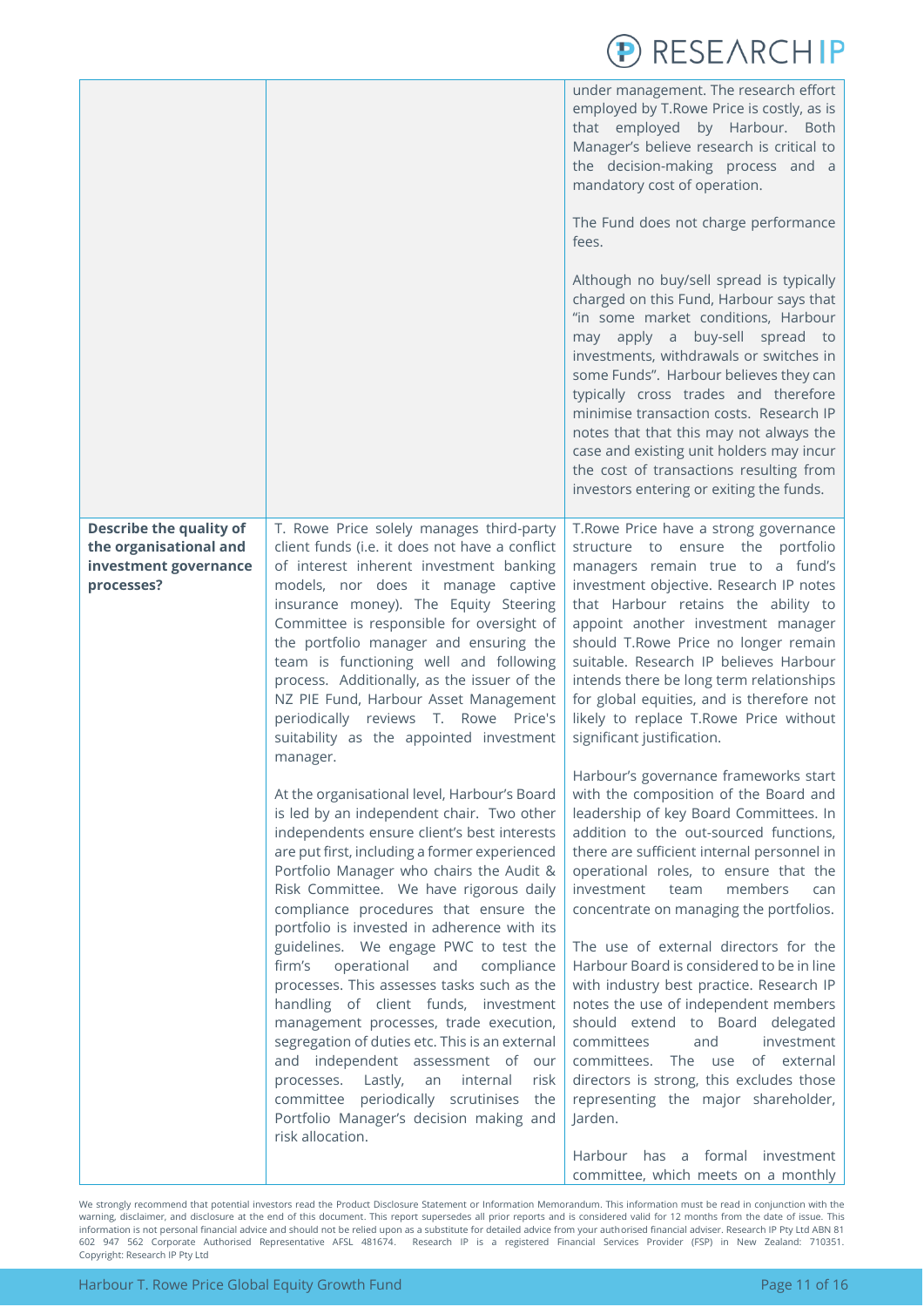

|                                                                                                                                                          |                                                                                                                                                                                                                                                                                                                                                                                                                                                                                                                                                                                                                                                                                                                                                                                                                                           | Research IP believes the<br>basis.<br>structured<br>investment<br>committee<br>process formalises a process and can<br>provide oversight to the investment<br>decisions. Improvements were made to<br>this formal process through the first half<br>of 2021. This will result in the investment<br>team having a clearer and more cohesive<br>view on the underlying assets across all<br>strategies.                                                                                                                                                                                                                                                                                                                                                                                                                                                                                                                                                                                                                                                                                                                                                               |
|----------------------------------------------------------------------------------------------------------------------------------------------------------|-------------------------------------------------------------------------------------------------------------------------------------------------------------------------------------------------------------------------------------------------------------------------------------------------------------------------------------------------------------------------------------------------------------------------------------------------------------------------------------------------------------------------------------------------------------------------------------------------------------------------------------------------------------------------------------------------------------------------------------------------------------------------------------------------------------------------------------------|---------------------------------------------------------------------------------------------------------------------------------------------------------------------------------------------------------------------------------------------------------------------------------------------------------------------------------------------------------------------------------------------------------------------------------------------------------------------------------------------------------------------------------------------------------------------------------------------------------------------------------------------------------------------------------------------------------------------------------------------------------------------------------------------------------------------------------------------------------------------------------------------------------------------------------------------------------------------------------------------------------------------------------------------------------------------------------------------------------------------------------------------------------------------|
| <b>Describe the Manager's</b><br><b>ESG, Corporate</b><br><b>Sustainability policies</b><br>and engagement.                                              | T. Rowe Price has a responsible investment<br>team and have a proactive and systematic<br>approach to the integration of ESG factors.<br>T. Rowe Price has developed a proprietary<br>tool called the Responsible Investing<br>Indicator Model which assigns a green,<br>orange and red flag to companies. Red and<br>orange flagged companies are then<br>investigated further. The final step in the<br>process is integration, where analysts and<br>portfolio managers use the analysis to<br>incorporate into their investment thesis,<br>ratings/price<br>company<br>targets,<br>engagements, position sizing and proxy<br>voting decisions. There are many examples<br>of T. Rowe Price's engagement, especially<br>with social media companies such as<br>Facebook. T. Rowe Price, like Harbour, are a<br>signatory to the UNPRI. | Both T.Rowe Price and Harbour integrate<br>environment, social and governance<br>(ESG) considerations in the research<br>process. For Harbour this has been the<br>case since inception and this is viewed<br>positively.<br>More information on the integrated<br>approach of T.Rowe Price can be found<br>here. The ESG integration process does<br>not produce blanket exclusions or<br>prohibitions based solely on any specific<br>environmental or social factor. It a part<br>of the overall evaluation process.<br>Research IP notes that Harbour have<br>included Responsible-Investing factors in<br>their process. Notably Environmental<br>("E") and Social ("S") factors are treated<br>differently to Governance<br>("G").<br>Governance is well established, the<br>relationships between companies and<br>the environmental and social aspects are<br>less defined.<br>Both T.Rowe Price and Harbour are<br>signatories to the UNPRI.<br>Investors<br>should be aware that the United Nations<br>Principles of Responsible Investing<br>(UNPRI) are currently relatively loose and<br>that ESG integration has a broad range of<br>interpretations. |
| Is there alignment with<br>the interests of<br>investors through<br>ownership of the<br><b>Manager and/or</b><br>remuneration of the<br>investment team? | All senior investment professionals at<br>T.Rowe Price participate in a long-term<br>incentive plan which offers restricted stock.<br>These shares are vested over a five-year<br>period if the staff continue to meet<br>performance hurdles. Portfolio managers<br>receive a significant amount of variable<br>compensation derived from their long-term<br>relative,<br>risk-adjusted<br>performance.<br>Analysts are remunerated based on the<br>degree to which portfolio managers adopt<br>their recommendations and the value<br>added by those holdings.                                                                                                                                                                                                                                                                          | Research IP notes that when seeking to<br>appoint an underlying manager for<br>global equities, Harbour specifically<br>looked to identify a fund manager that<br>held similar corporate structures and<br>investment beliefs to their own. They<br>have achieved this objective with T Rowe<br>Price.<br>By being partially owned<br>by its<br>employees and directors, there is strong<br>buy-in from the Harbour team to work<br>hard for the firm's long-term success -<br>this is good news for investors. Both                                                                                                                                                                                                                                                                                                                                                                                                                                                                                                                                                                                                                                                |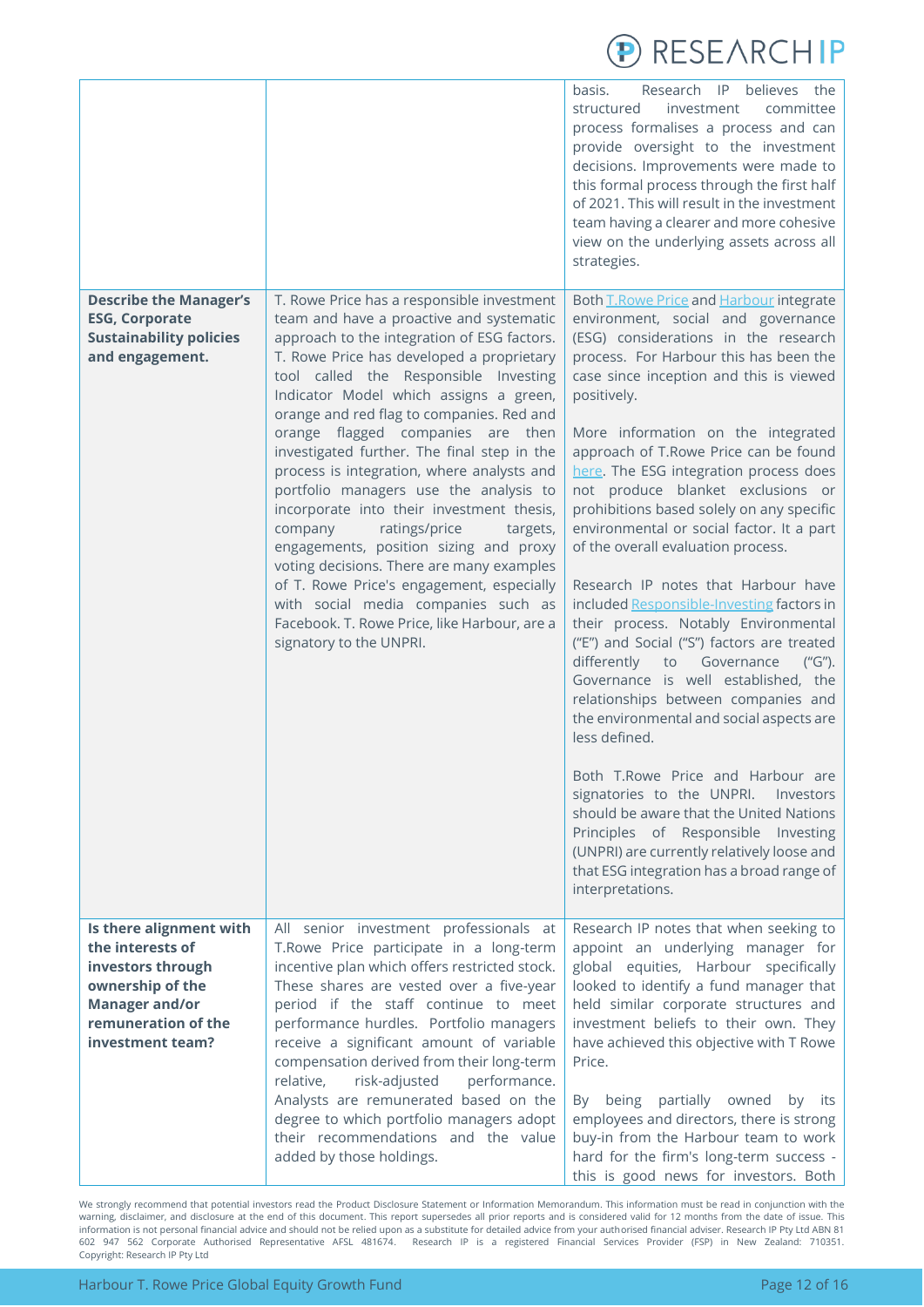

<span id="page-12-0"></span>

|                                                                         |                                                                                                                                                                                                                                                                                                    | T.Rowe Price and Harbour staff are<br>eligible to participate in long term equity<br>incentive plans. The Manager's continual<br>development of and commitment to its<br>staff is viewed as market leading.<br>There is alignment between the bonus<br>component of staff remuneration and<br>the performance of the funds/portfolios.<br>Research IP believes that Scott Berg's<br>significant personal investment in the<br>Fund as a strong alignment to investor<br>experience.<br>Research IP highlights that Harbour's<br>vesting of short-term incentives (cash<br>bonuses) in the Manager's suite of funds<br>is market leading from a New Zealand<br>perspective. This brings enhanced staff<br>tenure and alignment to the interests of<br>investors. |
|-------------------------------------------------------------------------|----------------------------------------------------------------------------------------------------------------------------------------------------------------------------------------------------------------------------------------------------------------------------------------------------|-----------------------------------------------------------------------------------------------------------------------------------------------------------------------------------------------------------------------------------------------------------------------------------------------------------------------------------------------------------------------------------------------------------------------------------------------------------------------------------------------------------------------------------------------------------------------------------------------------------------------------------------------------------------------------------------------------------------------------------------------------------------|
|                                                                         |                                                                                                                                                                                                                                                                                                    | The support of largest shareholder,<br>Jarden, is also significant, in both<br>financial terms and operational support.                                                                                                                                                                                                                                                                                                                                                                                                                                                                                                                                                                                                                                         |
| <b>Comment on the assets</b><br>under management,<br>flow and capacity? | T. Rowe Price manage US\$20b across this<br>strategy.<br>FUM growth has been strong both within<br>the Harbour version of this product as well<br>as with T. Rowe Price Globally.<br>Scott is responsible for this process only.<br>US\$30b is the expected level for soft close<br>at this point. | Research IP does not believe the<br>headline strategy will have capacity<br>issues given the current size within the<br>large investable global universe. The<br>Fund is well diversified as a global equity<br>product relatively speaking, with typically<br>150 stocks and restrictions on the size of<br>individual holdings. The holdings are in<br>the more liquid mid-cap to large-cap<br>space within global equities.                                                                                                                                                                                                                                                                                                                                  |
|                                                                         |                                                                                                                                                                                                                                                                                                    | The investable universe is MSCI ACWI<br>which consists of almost 3,000 stocks<br>spread across 23 developed markets and<br>27 emerging market countries.                                                                                                                                                                                                                                                                                                                                                                                                                                                                                                                                                                                                        |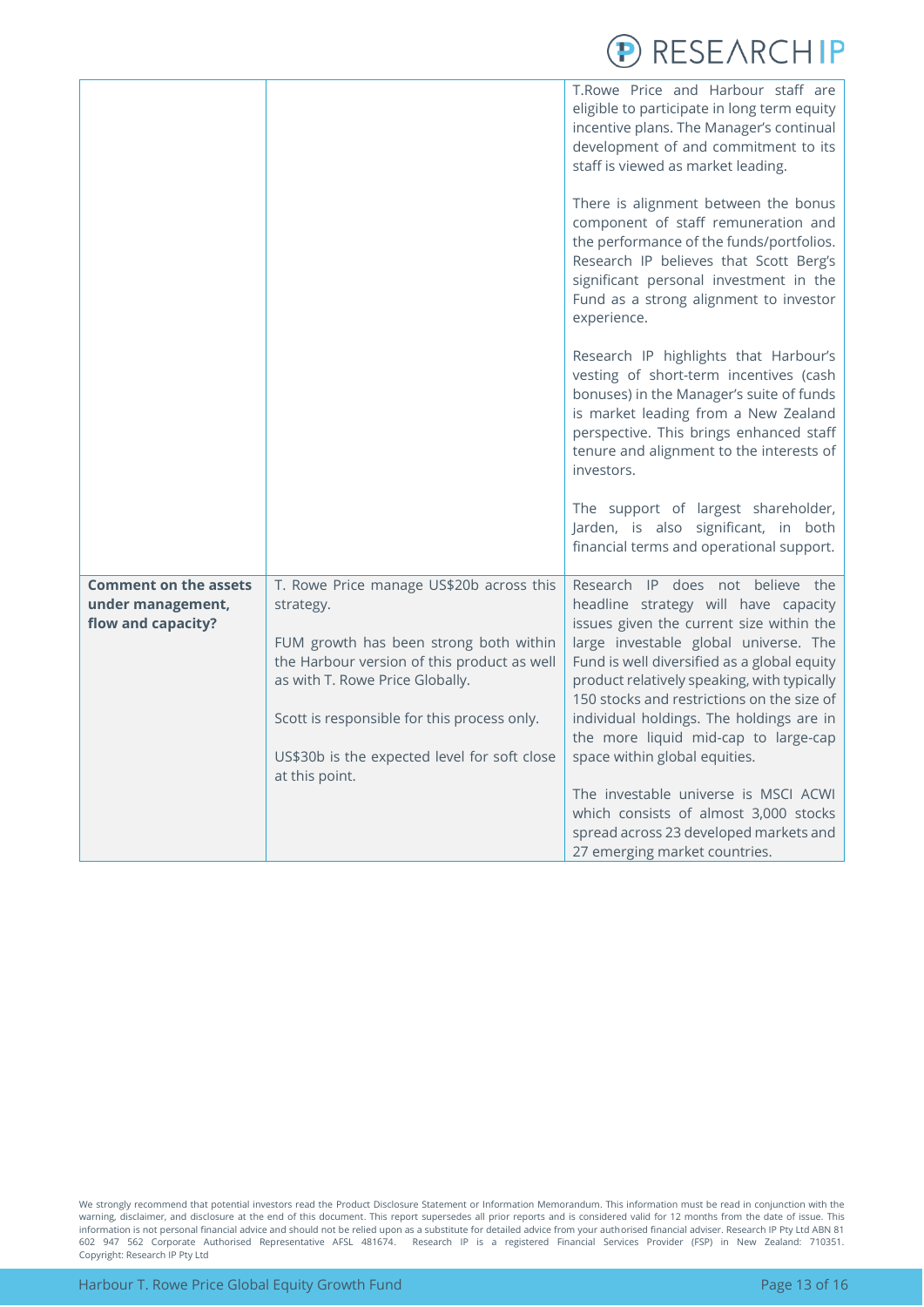

### **The RIPPL Effect**

For important Fund Facts, please view the **RIPPL Effect report**:



## Investment Fund

### **RIPPL Effect**

This is General Advice only and should be read in conjunction with the Disclaimers, Disclosures and Warnings at the end of this document. This report is based on publicly available information and/or data sourced directly from the Fund Manager. Any views or opinions expressed in this document are believed to be accurate at the time of publishing.

**D** RESEARCHIP<br>Search Research Transact

1 MARCH 2021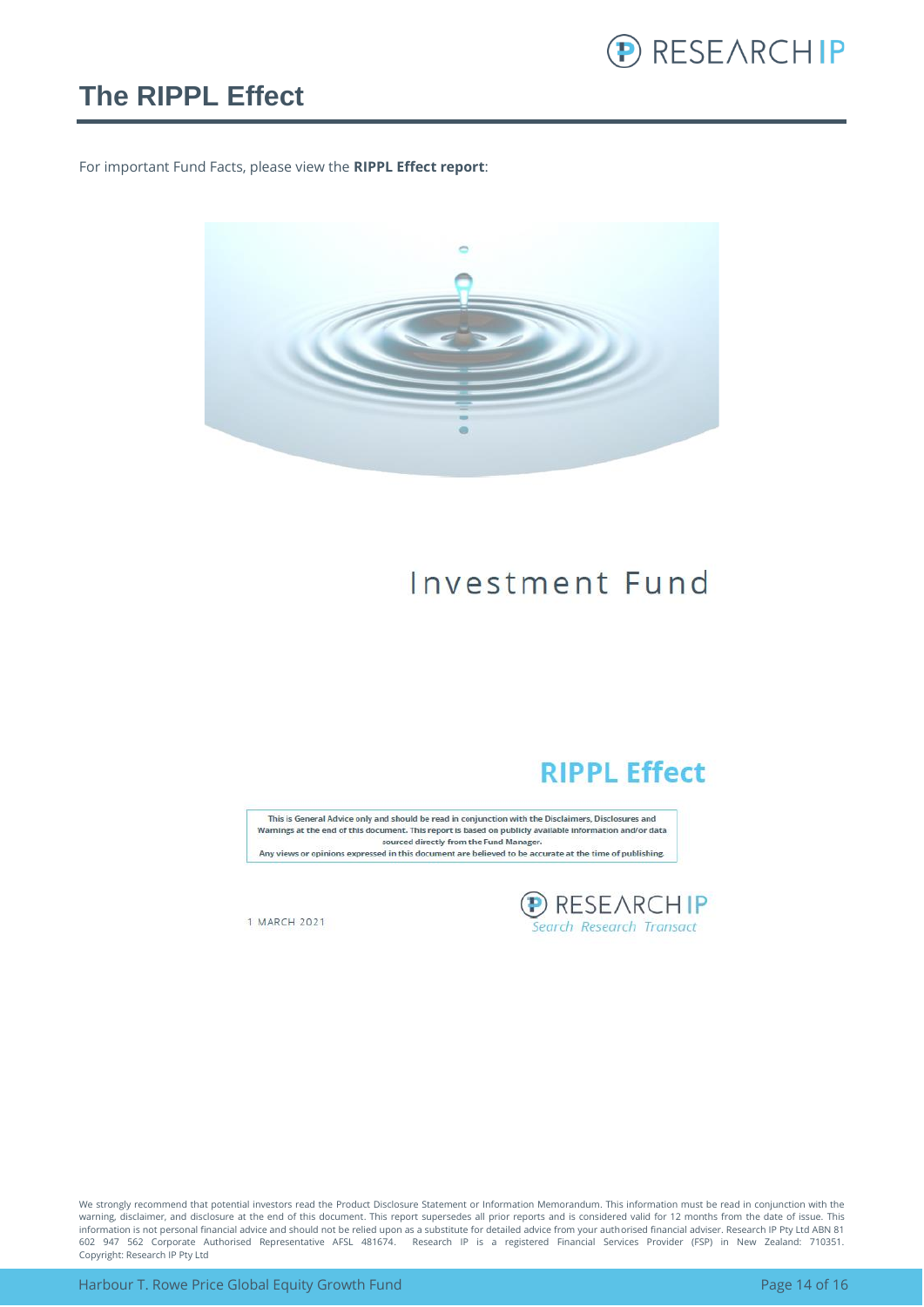### <span id="page-14-0"></span>**About Research IP**

Research IP has provided client focused qualitative and quantitative financial product and security research since 2015. Research IP was also the consultant to the NZX wholly owned subsidiary FundSource, providing investment research to the New Zealand market since 2015.

Research IP is a specialist investment research provider which is used and trusted by investors & financial advisers for investment, KiwiSaver, Superannuation and other Pension schemes throughout the Asia Pacific region.

Research IP has grown its team and footprint by utilising the specialist skills of its analysts which include;

- ❖ data scientists,
- ❖ equity, bond and alternative asset specialists
- ❖ portfolio managers
- ❖ asset allocation analysts
- ❖ and ratings specialists.

Our experience has been gained in well over 20 years of roles across different facets of the industry, so we understand the key drivers and challenges for managers, as well as the impact for investors and the Financial Advice industry.

By leveraging the skills of specialists, Research IP is able to provide innovative and tailored financial services solutions to the marketplace. Client focused outcomes are underpinned by the belief that the role of business model innovation and accelerating technological change opens up new possibilities, to put client interests at the centre of the financial services industry focus. We have strong philosophical alignment with John Hagel's work on the possibilities for "Disruption by Trusted Advisors" and John Kay's views in "Other People's Money: Masters of the Universe or Servants of the People".

Research IP delivers high quality quantitative and qualitative fund research to financial advisers and the broader financial services industry. Research IP works with a number of expert providers to source this data. Quantitative data is supplied by a variety of sources, including directly from the Fund Manager, while qualitative research is provided by Research IP.

Find all Qualitative Research announcements and subscribe for updates here:

**[https://research-ip.com/news](https://research-ip.com/category/qualitative-research/)**

**Contact:**

[www.Research-IP.com](http://www.research-ip.com/) Email: [info@research-ip.com](mailto:info@research-ip.com)

RESEARCHIP